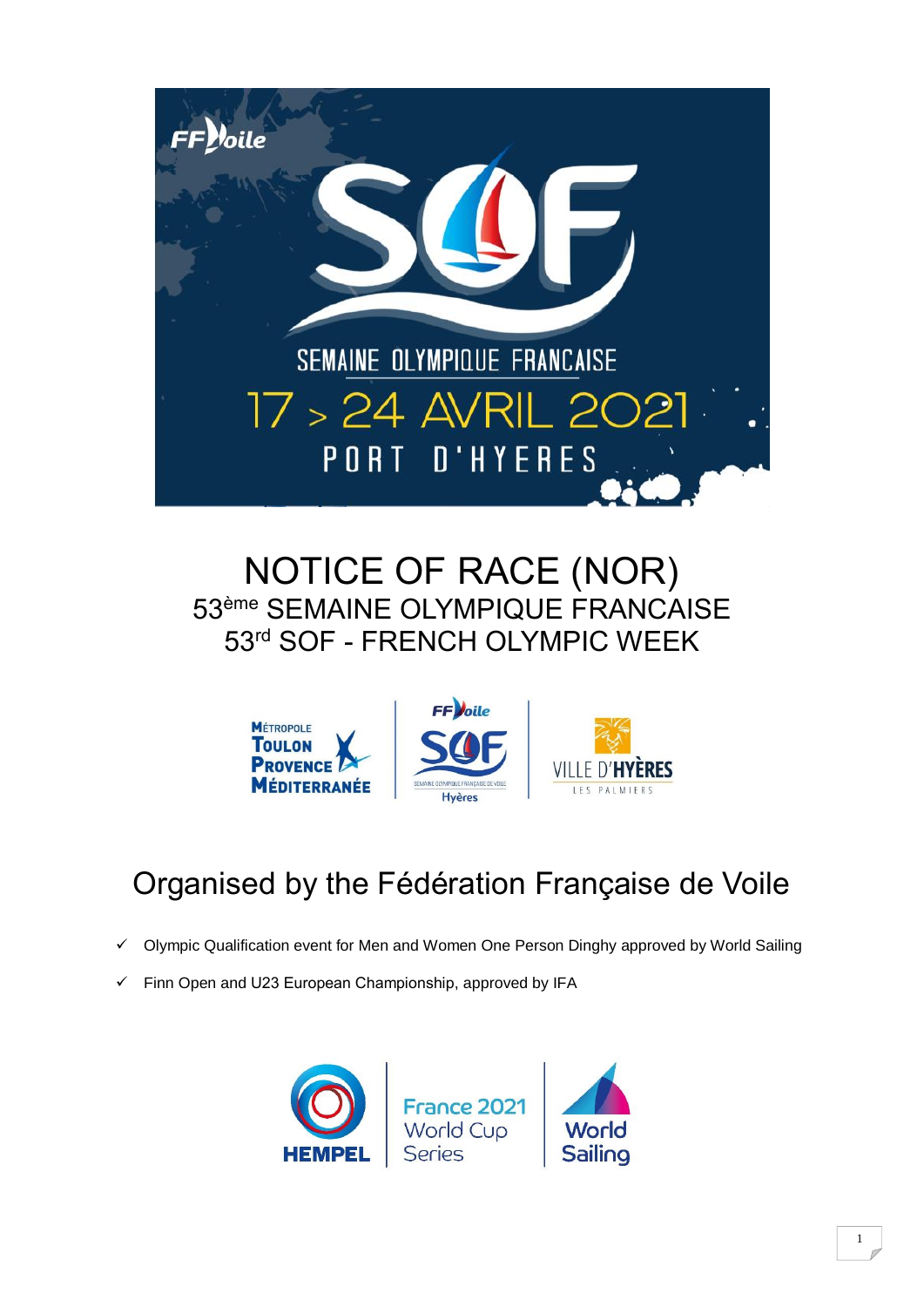#### **VERSION DECEMBER 3RD 2020**

#### 1 RULES

- 1.1 The regatta is governed by the rules as defined in the Racing Rules of Sailing (RRS). Other documents under RRS Definition: Rule (g) include:
- 1.1.1 RRS Appendix P, Special Procedures for Rule 42 applies.

1.1.2 For Medal Races, World Sailing Addendum Q, Umpired Fleet Racing, available on the World Sailing website [\(http://www.sailing.org\)](http://www.sailing.org/), applies and changes a number of racing rules. A link to the version that is current when the regatta begins will appear in the SI

- 1.1.3 For the Mixed Kite event, RRS Appendix FR applies.
- 1.2 The National Authority Prescriptions that apply are stated in full in Addendum A of the NOR.
- 1.3 Decisions of the International Jury will be final as provided in RRS 70.5.
- 1.4 For the Men's Skiff, Women's Skiff and Mixed Two Person Multihull, RRS 44.1 and RRS P2.1 are changed so that the Two-Turns Penalty is replaced by the One-Turn Penalty.

For the Mixed Kite event, RRS FR 44.2 is deleted and replaced with: After getting well clear of other kiteboards as soon after the incident as possible, a kiteboard takes a One-Turn Penalty by promptly making one turn. When a kiteboard takes the penalty at or near the finishing line, her hull and competitor shall be completely on the course side of the line before she finishes.

- *1.5* For Mixed Two Person Offshore Keelboat, the navigation rules of the International Regulations for Preventing Collisions at Sea (IRPCAS*) Part B-Steering and sailing (rules 4-19) replaces* RRS Part 2 from 20h30 until 07h00;
- 1.6 For the Finn (Men's One Person Dinghy Heavy) only: Class Rule C6.2 [Equipment Limitation] l applies.
- 1.7 In all rules governing this regatta;
- 1.7.1 Both 'athlete' and 'competitor' mean a person competing or intending to compete in the event.
- 1.7.2 [SP] denotes a rule for which a standard penalty may be applied by the race committee without a hearing or a discretionary penalty applied by the International Jury with a hearing. This changes RRS 63.1.
- 1.7.3 [NP] denotes a rule that shall not be grounds for protests by a boat. This changes RRS 60.1(a).
- 1.8 If there is a conflict between languages, the English text will take precedence.
- 1.9 [NP] [DP] COVID-19 infection prevention:

1.9.1 Infection prevention and hygienic regulations will apply. The regulations will be published on the official website http://sof.ffvoile.fr//

- 1.9.2 Only accredited persons will be allowed to enter the event area.
- 1.10 For Mixed Two Person Offshore Keelboat only: When rule 20 applies, a boat may indicate her need for room to tack or her response on VHF.

## 2 [DP] [NP] IDENTIFICATION AND ADVERTISING

- 2.1 Boats may be required to display bow numbers, competitor bibs and advertising chosen and supplied by the organizing authority.
- 2.2 In accordance with World Sailing Regulation 20.4.3 competitors aboard the boats ranked first, second and third in the series at the beginning of that day, shall wear yellow, blue and red bibs respectively while racing. The bibs will be provided by the organizing authority.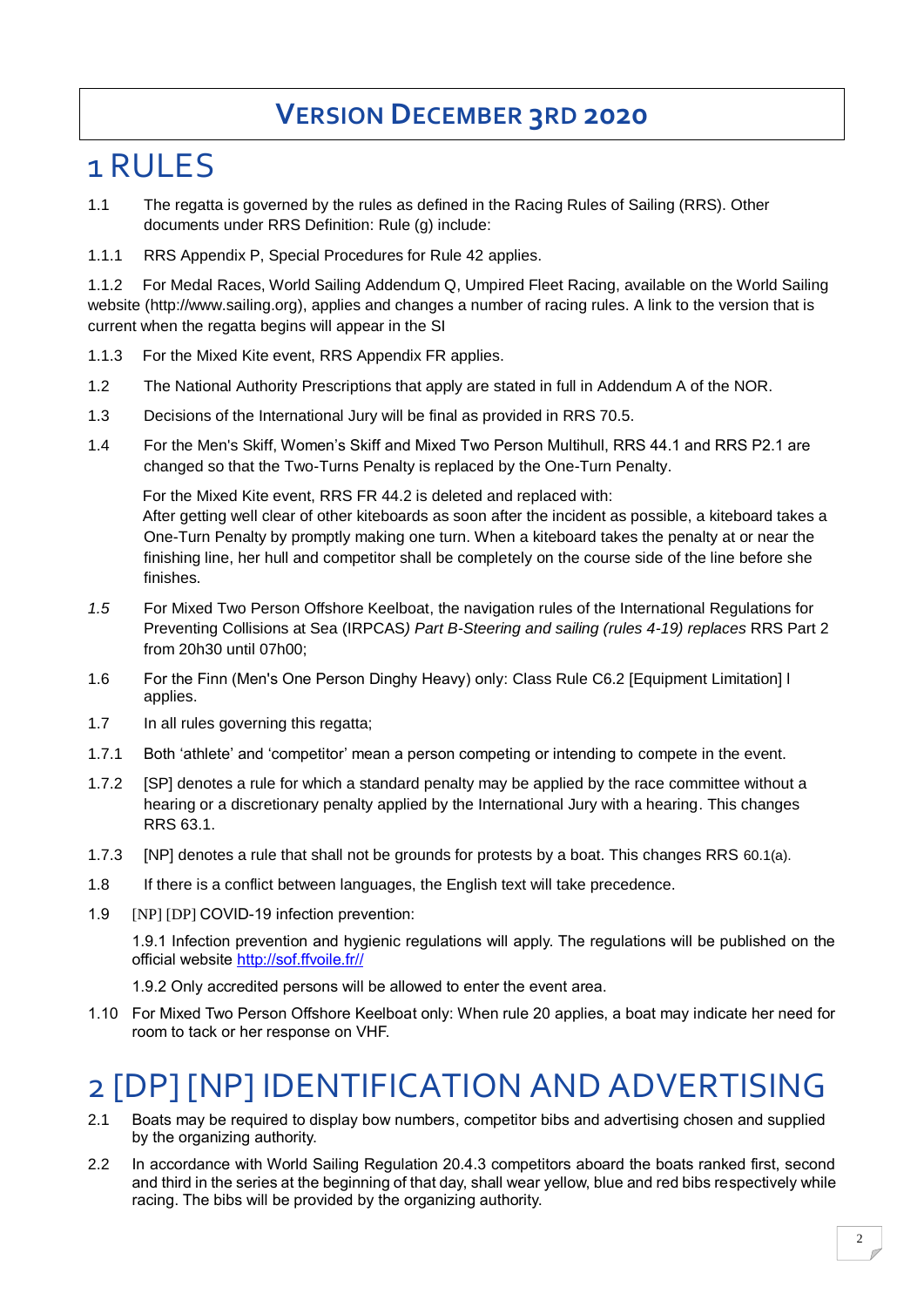2.3 [SP] Boats shall display national flags on mainsails as specified in their class rules

For Mixed Two Person Offshore Keelboat, unless other instructions published later, the Nationals flags shall be displayed in the backstay

2.4 The OA may require boats to carry tracking and timing devices according to the SI

## 3 ELEGIBILITY AND ENTRY

- 3.1 **Applications for entry will be accepted on the SOF regatta website in accordance with the "Application and Entry Procedure" in Addendum A of this Notice of Race**
- 3.2 On-line entry opens on 4th December 2020. Entry in the event is not final until payment and registration has been completed.
- 3.3 Upon request to sof @ffvoile.fr, the OA may send invitations to comply with local visa procedures.
- 3.4 World Sailing Eligibility shall apply. Each athlete shall be registered as a World Sailing Sailor on the World Sailing website:<http://www.sailing.org/sailors/isafsailor/> .World Sailing sailor IDs for both Skipper and Crew will be required to complete the online entry.
- 3.5 Except for the Open and U23 European Championship, Olympic gender requirements apply for each Olympic event
- 3.6 Competitors shall produce evidence of membership of the appropriate class as may be required by the Organising Authority.
- 3.7 French sailors shall be holders of the 2021 FFVoile Competition Sport License
- 3.8 Competitors under 18 years of age shall upload a signed and completed parent (or guardian) consent and declaration form when making the online registration. The forms are available for download during the online registration process on the event website [http://sof.ffvoile.fr](http://sof.ffvoile.fr/).
- 3.9 For the Men's and Women's One Person Dinghy events only:
	- $\checkmark$  As the regatta is the European Continental Olympic Qualification regatta for the Men's and Women's One Person Dinghy, each MNA within Europe, not yet qualified for the Tokyo 2020 Olympic Sailing Competition in these Events, may have at least one 'priority' entry, regardless of Ranking or Quota. This may be in addition to any entries received by Ranking. The MNA should request entry to sof@ffvoile.fr
	- $\checkmark$  Unless otherwise approved by the IOC or the World Sailing Board in accordance with regulation 19.12, each competitor shall be a national of the country of the MNA which enters the boat or endorses the person in charge (as defined by RRS 46). Each competitor shall present proof of her/his nationality when requested.
- 3.10 For the Finn (Men's One Person Dinghy Heavy) only:
	- $\checkmark$  Eligible competitors shall be current members of an IFA recognized National Finn Association. They shall complete on-site registration at the venue prior to March 15<sup>th</sup> 2021, unless the Organizing Authority extends this date.
	- $\checkmark$  The entry quota of Part C "Entry System for IFA Official Championships" of the IFA Constitution will apply.
	- $\checkmark$  To be eligible for the Open and U23 European Championship competitors shall not have had their 23rd birthday before the 1st of January of the year of the event.

| Event                            | <b>Class</b>      | <b>Event Quota</b> | <b>Minimum Entries</b> |
|----------------------------------|-------------------|--------------------|------------------------|
| Men's One Person Dinghy          | <b>ILCA7</b>      | 150                | 20                     |
| Women's One Person Dinghy        | ILCA <sub>6</sub> | 100                | 20                     |
| Men's One Person Dinghy Heavy    | Finn              | Open               | 20                     |
| Men's Two Person Dinghy          | 470-M             | 70                 | 20                     |
| <b>Women's Two Person Dinghy</b> | 470-W             | 40                 | 20                     |

3.11 The regatta is open to the following series: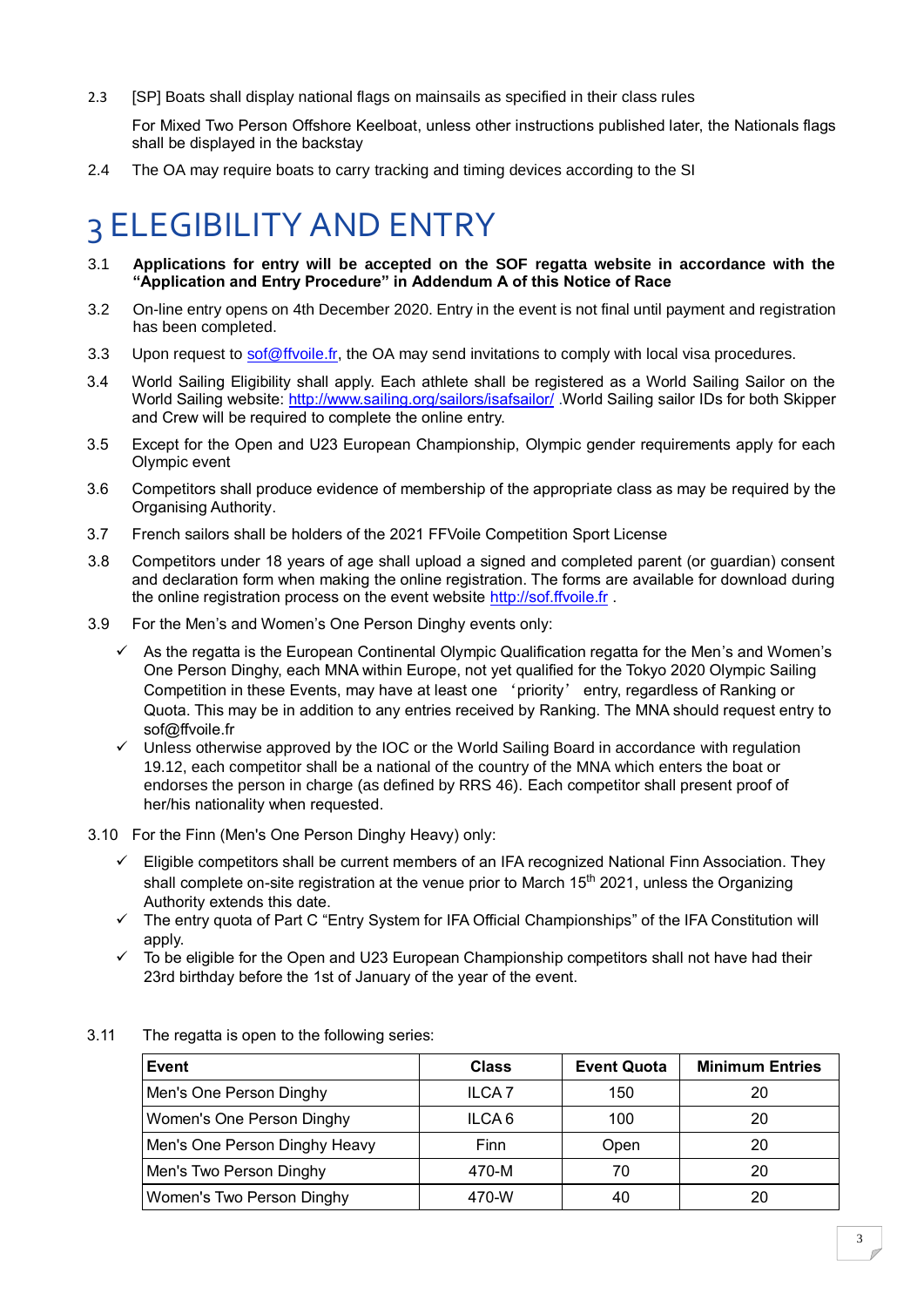| Mixed Two person Dinghy            | 470 Mixed      | 40 | 10 |
|------------------------------------|----------------|----|----|
| Men's Skiff                        | 49er           | 80 | 20 |
| Women's Skiff                      | 49er FX        | 40 | 10 |
| Men's board                        | RSX-M          | 40 | 15 |
| Women's board                      | <b>RSX-W</b>   | 40 | 15 |
| Mixed Two Person Multihull         | Nacra 17       | 50 | 10 |
| Women's Wind Foil                  | IQ FoiL W      | 80 | 10 |
| Men's Wind Foil                    | IQ FoiL M      | 80 | 10 |
| Mixed Kiteboard                    | Formula Kite   | 50 | 10 |
| Mixed Two Person Offshore Keelboat | Supplied boats | 18 | 8  |

- 3.10 If the maximum quotas are met, boats whose earliest entry application was received first will be registered.
- 3.11 If Mixed Two person Dinghy series do not meet the minimum quota, boats will be added to the Men's Two Person Dinghy series to become a new Open Two person Dinghy
- 3.12 The organising authority may cancel an event if the minimum number of entries has not been received by midnight (local time), 15<sup>th</sup> March 2021. Competitors will be notified of cancelled events by email and posting on the event website. The entry fees for cancelled events will be fully refunded.

# 4 ENTRY FEES

- 4.1 Fees are stated in Euros and include any local taxes.
- 4.2 Sailors:

| Event                              | <b>SOF</b> early entry<br>fee | <b>SOF</b> late entry<br>fee |
|------------------------------------|-------------------------------|------------------------------|
| One Person Events (Except Finn)    | € 250                         | € 370                        |
| Finn European Championship         | € 300                         | € 420                        |
| <b>Two Person Events</b>           | € 360                         | €470                         |
| Mixed Two Person Offshore Keelboat | € 700                         | € 820                        |

The early entry fee will apply until the close of business on 15<sup>th</sup> March 2021.

4.3 Support Person:

Support Person and vessels will be required to register for the SOF, pay a fee, be insured and comply with local regulations to be permitted access to the venue and to use launching and berthing. Registration will be completed on line through the event website [http://sof.ffvoile.fr](http://sof.ffvoile.fr/) .The organizing authority may refuse registrations and accept later registrations at its sole discretion.

| Support Person           | SOF early entry<br>fee | SOF late entry fee |
|--------------------------|------------------------|--------------------|
| Coach or Support Vessels | € 80                   | € 120              |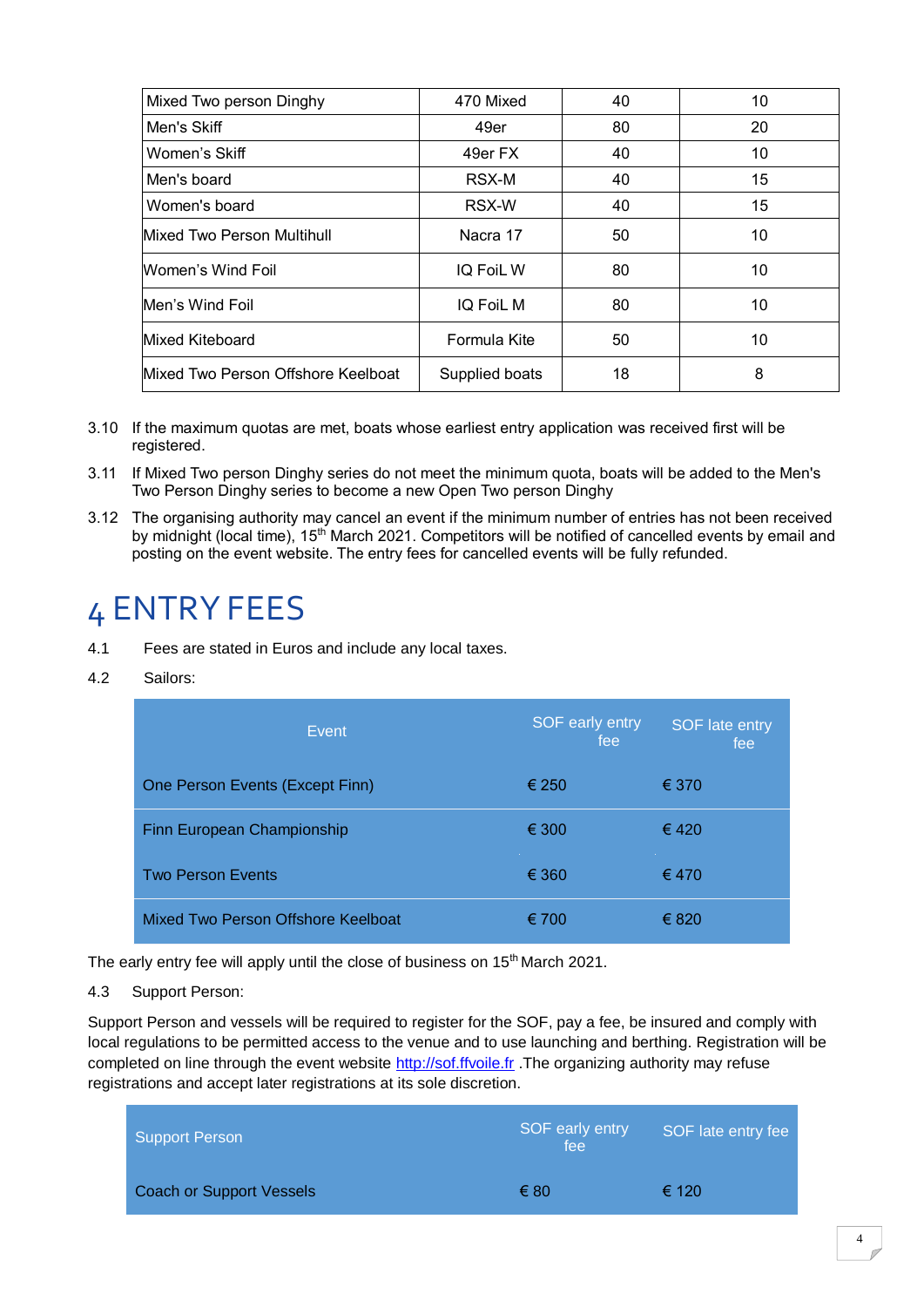The early entry fee will apply until the close of business on 15<sup>th</sup> March 2021.

4.4 If an entry is cancelled by the competitor, the entry fee will be refunded as follows:

| <b>Cancellation Date</b>                                 | <b>Entry Fee Refund</b> |
|----------------------------------------------------------|-------------------------|
| On or before 15 <sup>th</sup> March 2021                 | 100%                    |
| Between 16 <sup>th</sup> and 30 <sup>th</sup> March 2021 | 50%                     |
| After 30 <sup>th</sup> March 2021                        | $0\%$                   |

#### 4.5 Refund due to COVID-19

100% of the registration fee will be refunded in the following situations resulting from the COVID-19 pandemic:

- Cancellation of the regatta due to a decision from the French Government

- In the event that a registered competitor or coach cannot attend the competition due to health and safety measures applied by her/his region or country that affect mobility or travel to France for the regatta

No claims or refunds for travel and accommodation expenses paid by registered participants due to this type of cancellation shall be accepted. When entering the regatta, all participants claim to be aware of this fact.

## 5 FORMAT

- 5.1 Except for the Finn EC series, the regatta will consist of an opening series and medal stage. The opening series may be divided into a qualifying series and a final series. The final format will be published as an Appendix to the Sailing Instructions.
- 5.2 The top finishers in the opening series of each event will advance to the medal stage provided a minimum of 3 races have been completed in the opening series as follows :
	- For ILCA 6, ILCA 7, 470 M, W & Mixed, 49er, 49erFX, RS: X M&W and Nacra17: the top 10 boats.
	- For Mixed Kiteboard the top14 teams (2 semi-finals and a medal series).
	- For IQFoil M and W: the top 12boards (Quarter Final, Semi Final, Final).
	- For Mixed Two Person Offshore Keelboat: as described in the SIs.
- 5.3 Other formats may be used as authorized by the Organising Authority and as recommended by the Olympic Classes. Any other formats adopted by World Sailing for the 2020 or 2024 Olympic Sailing Competition may also be used.

## 6 SCHEDULE

- 6.1 Registration will be made online. An online platform to upload all required documents and to confirm the entry will be available on the event's website.
- 6.2 The Organising Committee will set up a delivery point at the venue for the collection of sponsor stickers, bow numbers and any other items.
- 6.3 The Official Notice Board will be online only, available on the event's website
- 6.4 Communications with Competitors The event will use the 'WhatsApp' messaging service as much as possible to help maintain social distancing. Briefings and team leader meetings may be conducted using the 'GoToMeeting' online video meeting application. Hearings may be conducted using the "GoToMeeting" online video meeting application.
- 6.4 Coach & team leader briefings may be made online using "GoToMeeting". The first briefing is scheduled for 18h00 on Sunday, April, 18<sup>th</sup> 2021.
- 6.5 Each boat may be required to select online a time slot for registration due to COVID-19 infection prevention. More information will be published on the website
- 6.6 The schedule will be as follows: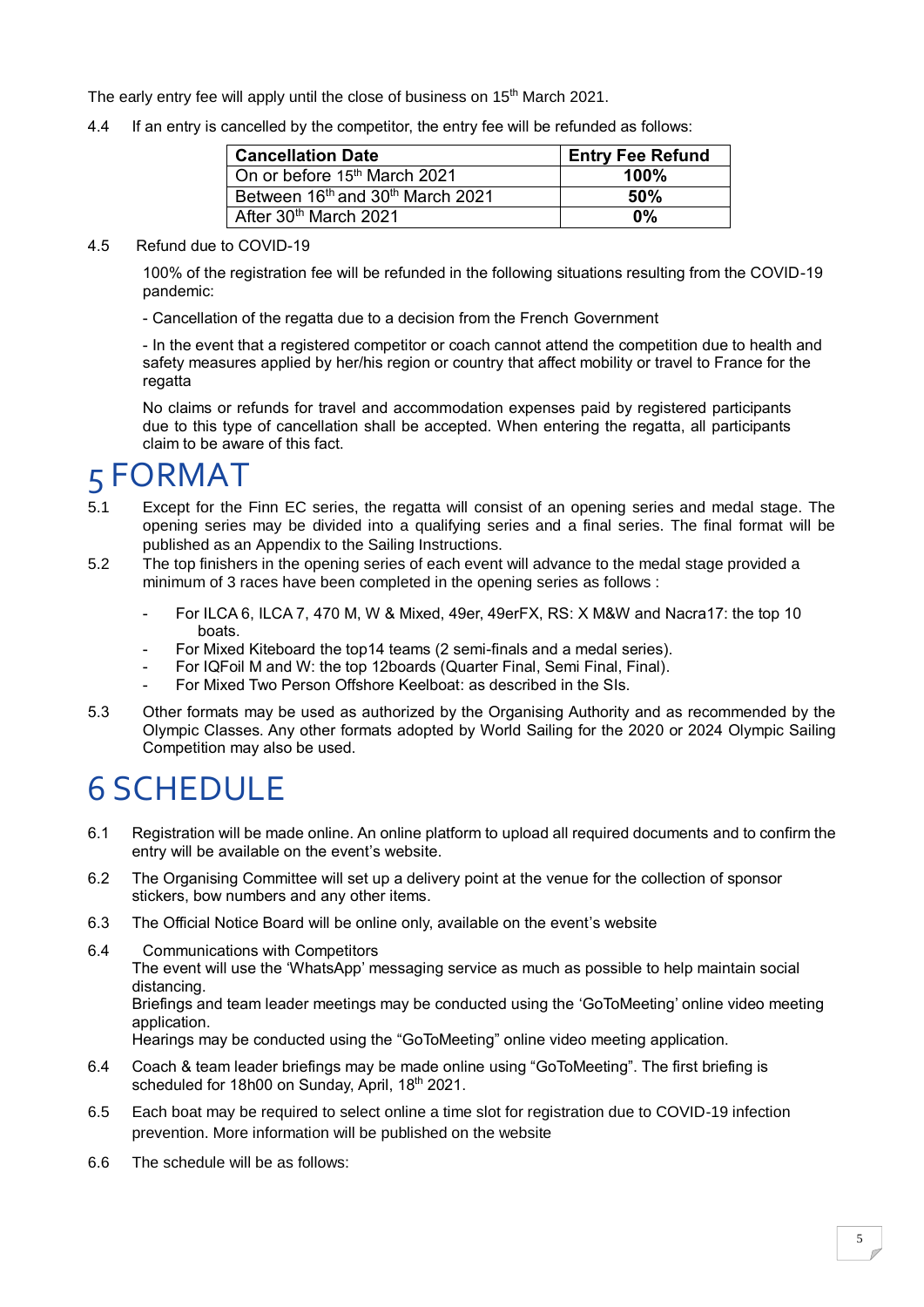| <b>Event</b>                                      | <b>Date</b>                                                                                                                              |
|---------------------------------------------------|------------------------------------------------------------------------------------------------------------------------------------------|
| <b>Measurement for Finn EC</b>                    | Friday, 16 <sup>th</sup> April (09h00 to18h00)<br>Saturday 17th April (09h00 to18h00)<br>Sunday, 18 <sup>th</sup> April (09h00 to 12h00) |
| Measurement for other classes                     | Saturday 17th April (09h00 to 18h00)<br>Sunday, 18 <sup>th</sup> April (09h00 to 12h00)                                                  |
| Registration for competitors and coaches          | Saturday 17th April (09h00 to18h00)<br>Sunday 18th April (09h00 to 12h00)<br>Monday 19 <sup>th</sup> April (08h00 to 12h00)              |
| <b>First Briefing for coaches</b>                 | Sunday 18th April at 17h00<br><b>Espace Nautique or online</b>                                                                           |
| <b>Opening Ceremony</b>                           | Sunday $18th$ April 1800 – in front of the<br><b>Base Nautique</b>                                                                       |
| <b>Practice Race</b>                              | Sunday 18th April 1500                                                                                                                   |
| <b>Opening Series</b>                             | Monday 19 <sup>th</sup> April to Friday 23 <sup>th</sup> April                                                                           |
| Finn EC Closing ceremony and dinner               | Friday 23rd April                                                                                                                        |
| Except for Finn EC, Medal Race and Final<br>Races | Saturday 24th April                                                                                                                      |
| Closing Ceremony - All events                     | Saturday 24th April 17h00                                                                                                                |

#### 6.7 The number of races will be as follows:

| Event                                  | <b>Number of Races</b>          |
|----------------------------------------|---------------------------------|
| 470 M, 470 W, 470 Mixed ILCA 6, ILCA 7 | 10 + 1 Medal Race or Final race |
| Finn EC                                | 10 races - No Medal race        |
| RS.X M, RS:X W, 49er, 49erFX, Nacra 17 | 15 + 1 Medal Race or Final race |
| <b>IQ Foil</b>                         | $25 +$ Final stage              |
| Mixed Kite board                       | 11 + Final stage                |
| Mixed Two Person Offshore Keelboat     | To be confirmed                 |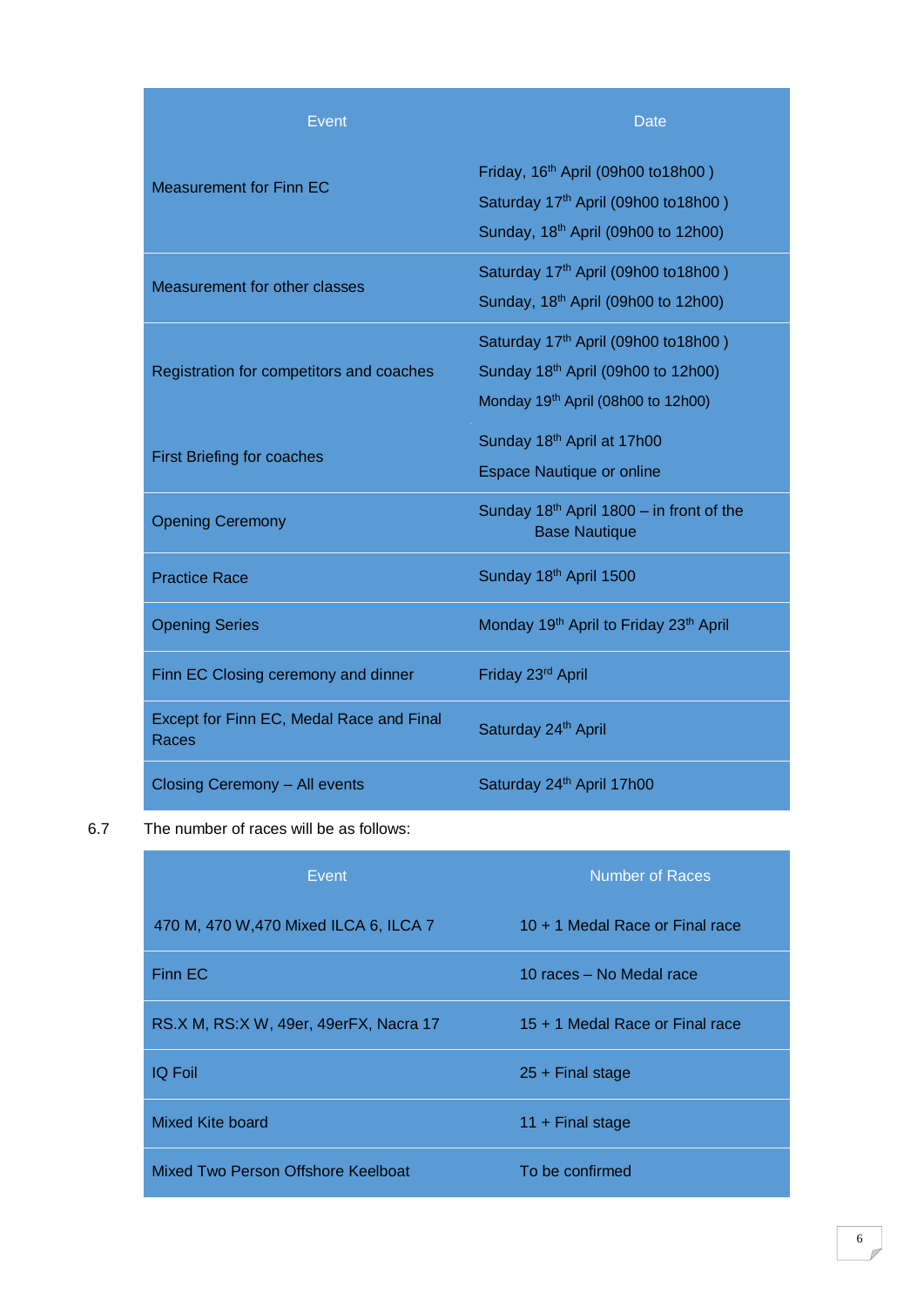- 6.8 The provisional race schedule, including the time of the first warning signals and assignments of Events to course areas will be posted no later than Sunday 18<sup>th</sup> April at 15h00.
- 6.9 For the EC Finn, on Friday, April  $23<sup>rd</sup>$ , no warning signal will be made after 16h30

For other events, On Saturday, April 24<sup>th</sup>, no warning signal will be made after 15h30

## 7 [DP] EQUIPMENT INSPECTION

- 7.1 Competitors shall provide copies of any measurement certificates required by class rules to the Technical Committee at the time of registration. The last sentence of RRS 78.2 is changed by replacing 'event' with 'first series'.
- 7.2 Competitors shall produce evidence of membership of the appropriate class association as may be required by the organizing authority.
- 7.3 This event is an international event for the purposes of RRS G1.1.
- 7.4 The equipment limitations as specified in the class rules shall apply.
- 7.5 Boats shall be available for inspection from 09h00 to 18h00 Saturday 17<sup>th</sup> April and Sunday 18<sup>th</sup> April from 09h00 to 12h00
- 7.6 Measurement and equipment checks may be made throughout the Regatta at the discretion of the Technical Committee, Race Committee or the International Jury.
- 7. 7 For the Finn (Men's One Person Dinghy Heavy) only:
- 7.7.1 All boats shall undergo measurement of hulls, spars and sails as well as equipment checks according the Finn Class Rules (including Part F of "Finn Class Event Manual") unless otherwise decided by the IFA Chief Measurer. All measured equipment will be identified for the Championship. Only identified equipment may be used during the Championship.
- 7.7.2 Boats shall be available for inspection according to the schedule (NOR 6.6)

## 8 SAILING INSTRUCTIONS (SIS)

Sailing instructions will be available on Thursday, 2nd April 2021 on the event website. Other documents governing the event will be published with the sailing instructions.

#### 9 VENUE

- 9.1 The regatta venue will be Base Nautique Municipale, 12 Avenue du Dr Robin, 83400 Hyères.
- 9.2 The racing areas will be Hyères bay.

#### 10 THE COURSES

- 10.1 The courses will be Windward/Leeward, Slalom, Triangle or Trapezoid.
- 10.2 For IQFoil, other courses can be proposed and be described in the SIs.
- 10.3 For Mixed Kiteboard, the courses will be relay courses and be described in the SIs
- 10.4 For Mixed Two Person Offshore Keelboat, qualification will be daily coastal races and the final will be a long distance race overnight

## 11 SCORING

- 11.1 RRS Appendix A will apply. RRS B8 is deleted. RRS Appendix A may not apply to IQFoil and Mixed Kite Board
- 11.2 At least 1 race is required to be completed to constitute a regatta (4 for Finn and ILCA)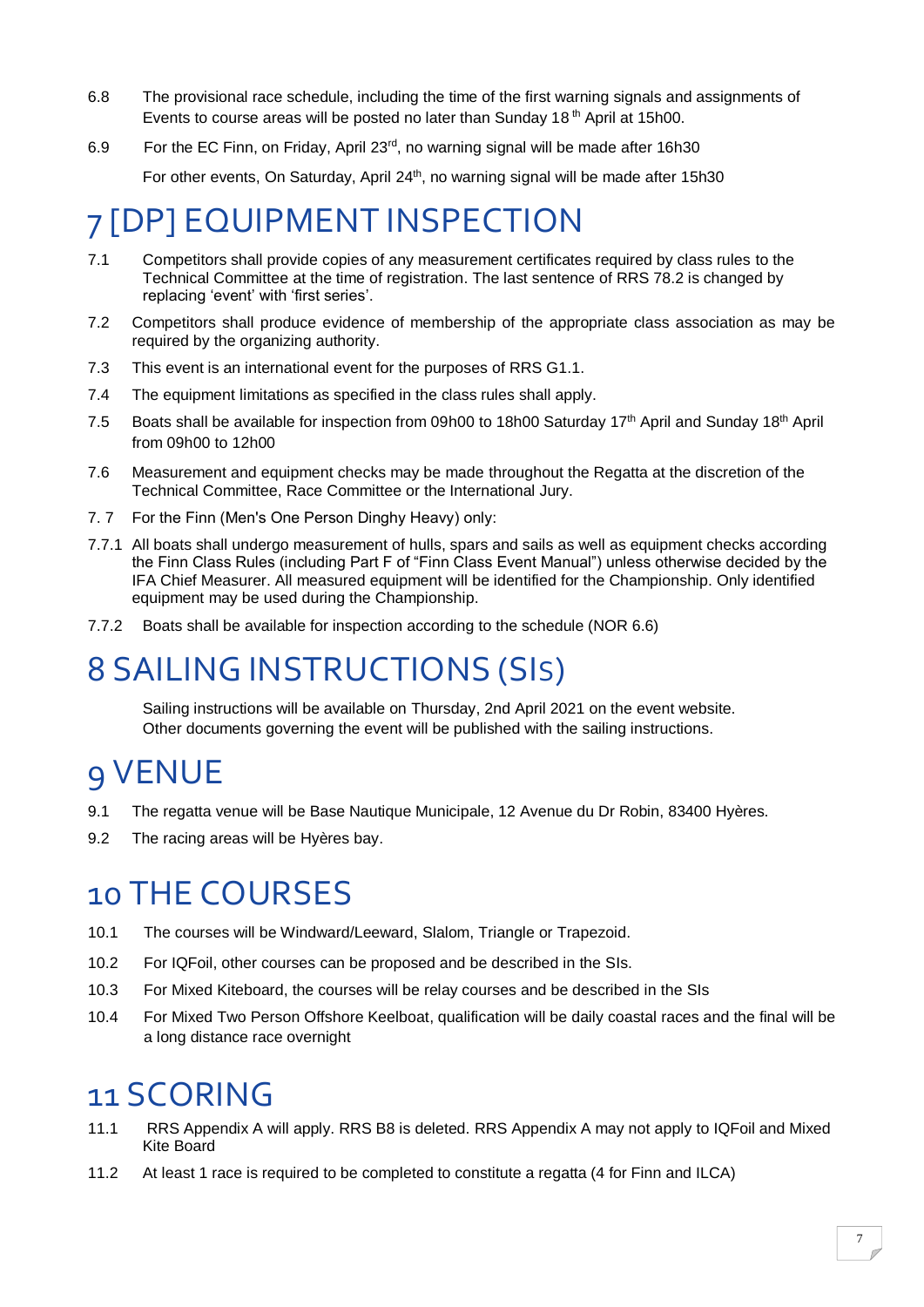- 11.3 Except for Kiteboard and Mixed Two Person Offshore Keelboat, when fewer than three opening series races have been completed, a boat's series score will be the total of her race scores. When three or more opening series races have been completed, a boat's score will be the total of her race scores excluding her worst score. However, the score from any medal race or final race will not be excluded.
- 11.4 For Kiteboard and IQ Foil: the Opening Series score will be the total of her race scores, excluding her worst score when 4 to 6 races are completed, her two worst scores when 7 to 10 races are completed, and her three worst scores when 11 or more races are completed. (This change RRS A2.1)
- 11.5 For Mixed Two Person Offshore Keelboat, no race will be excluded (This changes RRS A2.1)
- 11.6 Except for Mixed Kiteboard, IQFoil and Mixed Two Person Offshore Keelboat
- 11.6.1 For the Medal Race, RRS A4 is changed so that the points are doubled. RRS A5.2 is changed so that the scores are based on the number of boats assigned to the Medal Race and then doubled. Discretionary and standard penalties will not be doubled. The score for the Medal Race shall not be excluded from the series score.
- 11.6.2 Ties in the series score between boats with different Medal Race point scores shall be broken in favor of the boat that scored better in the Medal Race. This changes RRS A8.
- 11.6.3 The boats assigned to compete in the Medal Race will be ranked highest in the regatta except for a boat penalized in the Medal Race under RRS 6 or 69

## 12 [NP] [DP] SUPPORT PERSON VESSELS

- 12.1 All support person vessels shall be registered with the organizing authority and will be required to comply with local legislation and event support person vessel regulations. The organizing authority may refuse or accept later registrations at its sole discretion.
- 12.2 All support person vessels shall clearly display the 3-letter national code of their World Sailing Member National Authority at all times while afloat. The minimum height for the letters shall be 200 mm. and visible from both sides of the boat. A numbered sticker will be provided at registration and shall be displayed on the starboard side of the bow of the vessel.
- 12.3 Support person vessels with team leaders, coaches and other support personnel shall stay outside areas where boats are racing from the time of the starting sequence until all boats have finished or the race committee signals a postponement, general recall or abandonment.
- 12.4 All support person vessels shall present the coach vessel insurance

## 13 [NP] [DP] BERTHING

Boats shall be kept in their assigned places in the Boat Park or harbour

## 14 [DP] RADIO COMMUNICATIONS

Except for Mixed Two Person Offshore Keelboat when permitted by the rules, a boat shall neither make radio transmissions while racing nor receive radio communications not available to all boats, except in an emergency or when using equipment provided by the race committee. This restriction also applies to mobile telephones.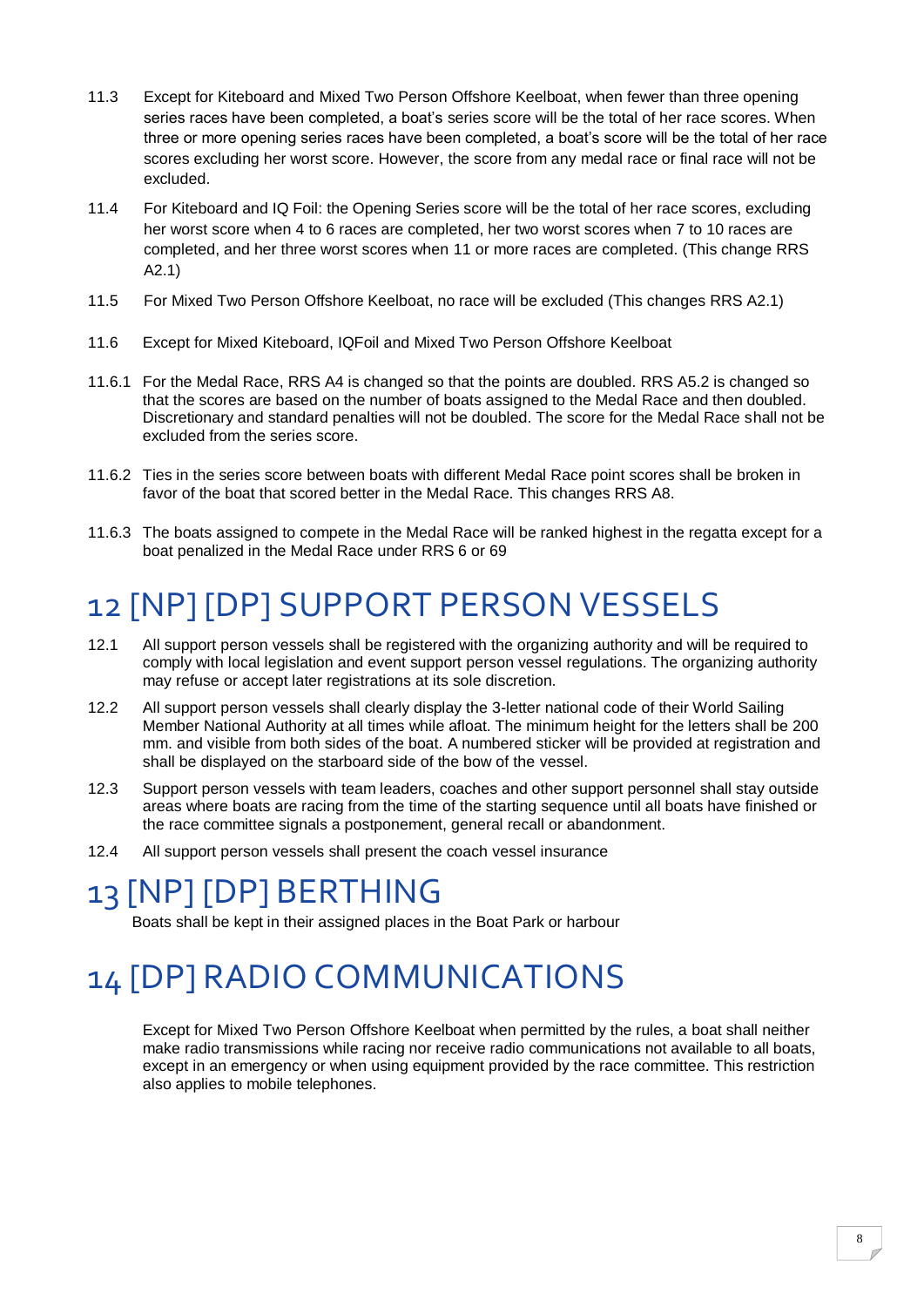# 15 PRIZES AND SOCIAL FUNCTION REQUIREMENTS

SOF Hyeres 2021 Medals will be awarded to the top 3 boats of each class.

# 16 [NP] INSURANCE

- 16.1 Each 'person in charge' (see RRS 46) shall hold a valid insurance certificate showing proof of thirdparty liability with a minimum coverage per incident of € 1,500,000 (or equivalent) for the SOF Hyères.
- 16.2 The Organizing Authority is not responsible for verifying the status or validity of certificates.

## 17 RISK STATEMENT

Competitors and support team participate entirely at their own risk and they are reminded of the provisions of RRS 3, Decision to Race. Sailing is by its nature an unpredictable sport and therefore involves an element of risk. By taking part in the event, each competitor agrees and acknowledges that:

- 17.1 They are aware of the inherent element of risk involved in the sport and accept responsibility for the exposure of themselves, their crew and their boat to such inherent risk whilst taking part in the event;
- 17.2 They are responsible for the safety of themselves, their crew, their boat and their other property whether afloat or ashore;
- 17.3 They accept responsibility for any injury, damage or loss to the extent caused by their own actions or omissions;
- 17.4 By participating in any race, they are satisfied that their boat is in good order, equipped to sail in the event and fit to participate;
- 17.5 The provision of a race management team, patrol boats, umpires and other officials and volunteers by the organiser does not relieve them of their own responsibilities;
- 17.6 The provision of patrol boat cover is limited to such assistance, particularly in extreme weather conditions, as can be practically provided in the circumstances.

# 18 [DP] MEDIA RIGHTS CAMERAS AND ELECTRONIC EQUIPMENT

- 18.1 All competitors, boat owners, helmsmen/women, crew members and support personnel taking part in the regatta or being on board participating boats, and as mandatory requirement for the correct entry, grant the organising authority with no cost whatsoever, the regatta image rights and consent to the use of their name, voice, photographs, videos, biography information, as well as the representation of boats, in any digital, written or internet media with the purpose of advertising, promoting, making a documentary and any other kind of communication related to the referred regatta.
- 18.2 By participating in the SOF competitors accept to receive event information from the event Organising Authority
- 18.3 Boats may be required to carry cameras, sound equipment or positioning equipment as specified by the Organising Authority.
- 18.4 The top three competitors as well as the individual race winners may be required to attend a media press conference each day.
- 18.5 Competitors may be required for interviews at the regatta.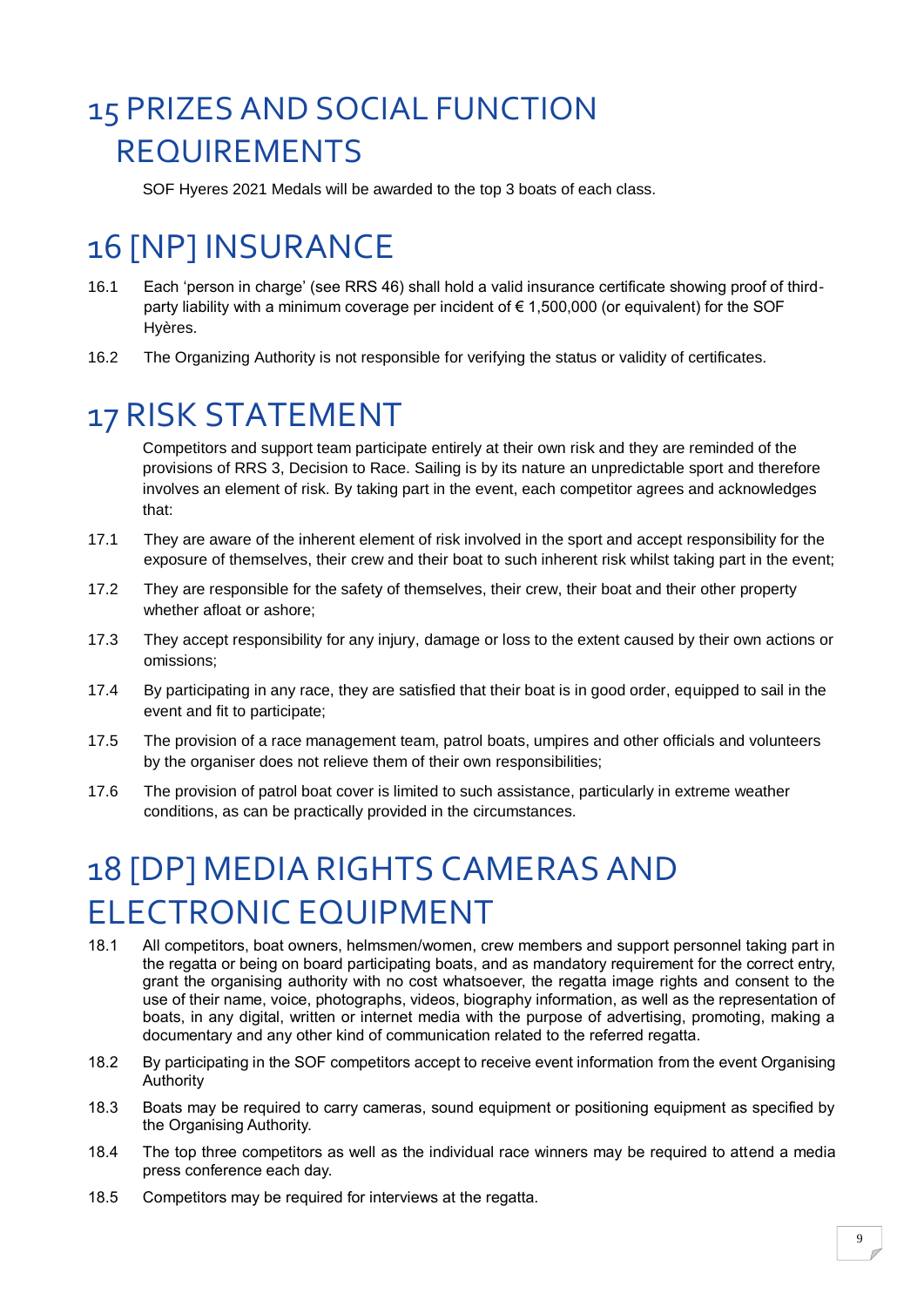# 19 [DP] CODE OF CONDUCT

- 19.1 [DP] Competitors and support persons shall comply with any reasonable request from an event official. Failure to comply may be misconduct.
- 19.2 Reasonable actions by event officials to implement COVID-19 guidance, protocols or legislation, even if they later prove to have been unnecessary, are not improper actions or omissions.
- 19.3 Competitors shall handle any boats or equipment provided by the organizing authority with proper care and seamanship and in compliance with any written instructions.
- 19.4 [SP] Boats not racing shall avoid the area where boats are racing and any official boats.
- 19.5 [SP] Boats that are on a Course Area to which they are not assigned shall avoid the area where boats are racing and any official boat

#### 20 FURTHER INFORMATION

For further information please contact: [sof@ffvoile.fr](mailto:sof@ffvoile.fr)

Website: sof.ffvoile.fr

Registration and technical information, please contact [sof@mairie-hyeres.com](mailto:sof@mairie-hyeres.com) Accommodation and tourism information, please visit [www.hyeres-tourisme.com](http://www.hyeres-tourisme.com/)

#### 21 AMENDMENTS

Any amendment to this Notice of Race will be posted on the event website

#### NOR ADDENDUM A– APPLICATION FOR ENTRY PROCEDURE

#### **IMPORTANT DATES**

| First round of registration opens  | December 4th 2020                      |
|------------------------------------|----------------------------------------|
| First round of registration closes | January 31st 2021, 23h59 UTC           |
| Second round of entry opens        | February 15 <sup>th</sup> 2021         |
| Late applications period opens     | March 15 <sup>th</sup> 2021, 00h00 UTC |
| Entry closing date                 | April 2 <sup>nd</sup> 2021             |

**Please note that due to the changing conditions as a result of the global pandemic, no quotas are allocated to MNAs and classes, except for ILCA (See NOR 3.9). The Organising Authority will allocate places observing the entry ranks of the MNAs as well as the number of applications received in each class.**

#### **ENTRY PROCEDURE**

- 1. Competitors and coaches shall send their application by completing the on-line entry form on the event website [sof@ffvoile.fr.](mailto:%20sof@ffvoile.fr) The application period opens on December 4<sup>th</sup> 2020 and closes on January 31<sup>st</sup> 2021.
- 2. From 1<sup>st</sup> to 15<sup>th</sup> February, MNAs shall rank the entries of each class in order of priority.
- 3. From February 16<sup>th</sup>, the Organizing Authority will offer the remaining entry spots to sailors. Sailor entries not validated in this first round of entry offers will remain on a Waiting List.
- 4. All sailors will receive an email informing of the status of their application.
- 5. Sailors offered a place must confirm acceptance and pay the entry fee to confirm their